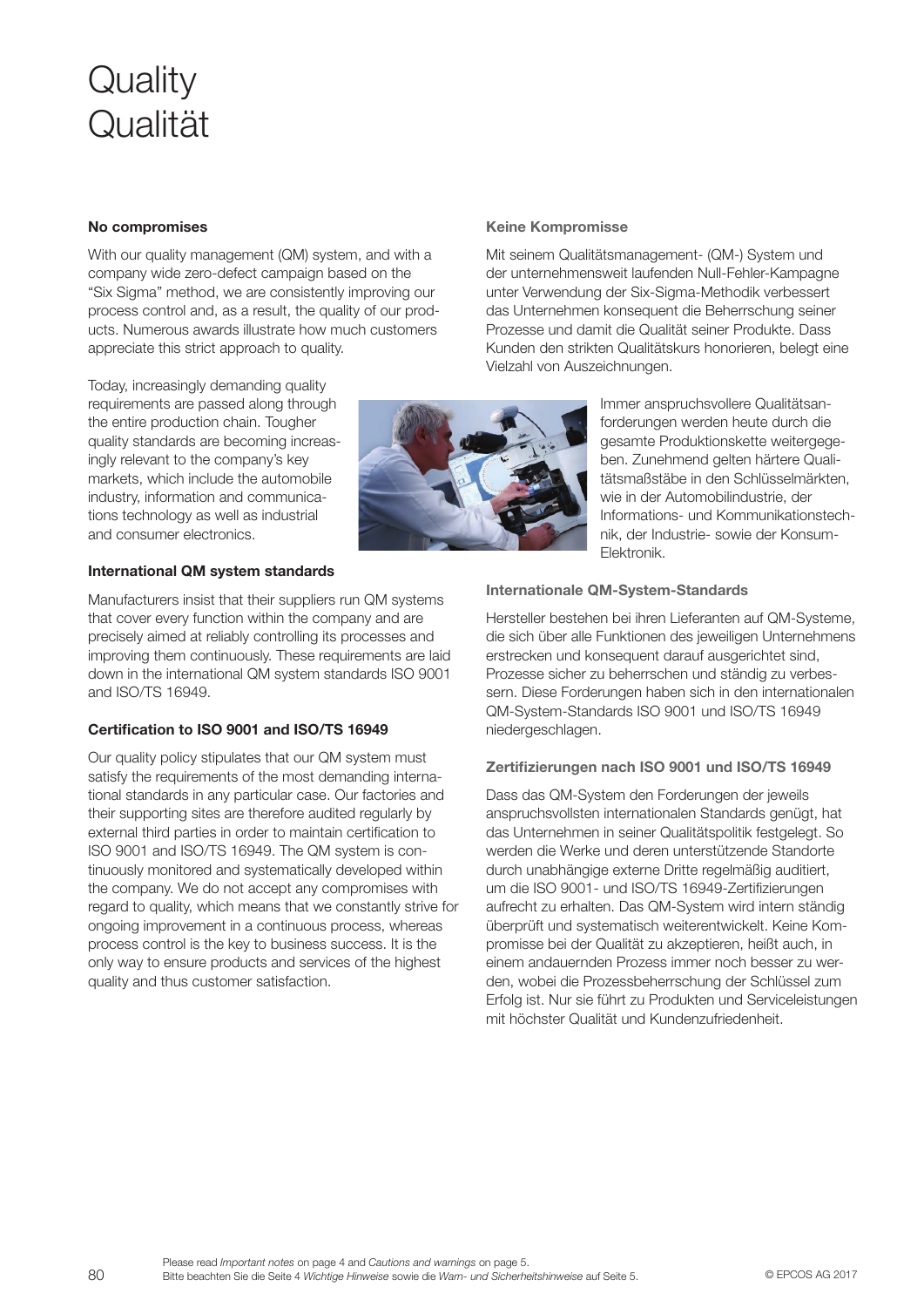# Quality monitoring

## 100% test

Arresters and spark gaps are individually tested for correct operation before dispatch.

# Sampling inspections

In our quality tests, we apply sampling inspections based on the following internationally recognized standard: ANSI Z 1.4, normal inspection level II.

These quality monitoring processes are applied within the scope of statistical process control (SPC) to the process steps, the type and delivery inspections as well as the reliability inspections. Our delivery inspection (including simulation of the customer's incoming inspection) operates with the test features  $V_{\text{sdc}}$  and  $R_{\text{ins}}$  unless otherwise agreed. For our outgoing quality inspection we practice AQL 0.65 or better. The average outgoing quality (AOQ) is measured regularly in ppm and evaluated on the basis of these values.

For switching spark gaps, application oriented lifetime tests are carried out (see individual data sheets).

### Reliability inspections

The following tests are carried out on the basis of the international standards IEC or DIN EN 60068:

- Lifetime tests (switching spark gaps)
- Temperature cycling tests: Arresters  $-40 °C ... + 90 °C$ Switching spark gaps  $-40 °C ... + 125 °C$
- $\bullet$  Humidity tests (relative humidity = 93%)
- Continuous shock tests ( $a = 400$  ms<sup>-2</sup>)
- $\bullet$  Vibration tests (f = 10 to 500 Hz)
- Tension/bending tests of the lead wires
- Torsional strength tests of the lead wires
- Solderability tests
- Inspection of mechanical dimensions

The frequency and stress parameters used in these tests depend on the component types.

The product and dispatch packaging is monitored to DIN EN 24180 (strain, vibration and impact tests) as well as by means of transport tests performed under practical conditions.

#### Electrical stress

In the most international specifications, the failure modes for surge arresters are determined. Other failure modes are as follows:

#### Qualitätsüberwachung

## 100%-Prüfung

Überspannungsableiter und Schaltfunkenstrecken werden vor der Auslieferung Stück für Stück auf ihre Funktion geprüft.

#### Stichprobenprüfungen

Bei den Stichprobenprüfungen wenden wir folgende international anerkannte Norm an: ANSI Z 1.4, normal inspection level II.

Angewendet werden diese Qualitätsüberwachungen im Rahmen der SPC (Statistical Process Control) in den Prozess-Schritten, den Typ- und Auslieferungskontrollprüfungen sowie den Zuverlässigkeitskontrollprüfungen. Bei der Auslieferungskontrollprüfung (einschl. Simulation der Kundeneingangsprüfung) prüfen wir, wenn nicht anders vereinbart, mit den Prüfmerkmalen U<sub>ag</sub> und R<sub>is</sub> und wenden dabei einen AQL von 0.65 oder besser an. Aus diesen Werten wird regelmäßig der AOQ (Average Outgoing Quality im ppm-Niveau) ermittelt und ausgewertet.

Bei Schaltfunkenstrecken werden anwendungsspezifische Lebensdauerprüfungen gemäß Datenblatt durchgeführt.

# Zuverlässigkeitskontrollprüfungen

Nach den internationalen Normenfamilien IEC bzw. DIN EN 60068 erfolgen:

- V Lebensdauerprüfungen (Schaltfunkenstrecken)
- Temperaturwechselprüfungen: Ableiter  $-40 °C ... + 90 °C$ Schaltfunkenstrecken –40 °C ... + 125 °C
- Feuchteprüfungen (relative Feuchte = 93%)
- Dauerschockprüfungen ( $a = 400$  ms<sup>-2</sup>)
- Schwingprüfungen ( $f = 10$  bis 500 Hz)
- Zug/Biegeprüfungen der Anschlussdrähte
- Verdrehfestigkeitsprüfungen der Anschlussdrähte
- Lötbarkeitsprüfungen
- Überprüfung der mechanischen Abmessungen

Diese Prüfungen variieren typenbezogen in ihrer Prüffrequenz und den Belastungsparametern.

Die Erzeugnis- und Versandverpackungen werden nach DIN EN 24180 (Stauch-, Schwing- und Stoßprüfungen) und durch praktische Transportprüfungen überwacht.

#### Elektrische Beanspruchung

In den meisten internationalen Normen sind die Fehlerkriterien für Überspannungsableiter bestimmt. Andere Fehlerkriterien sind nachfolgend genannt: